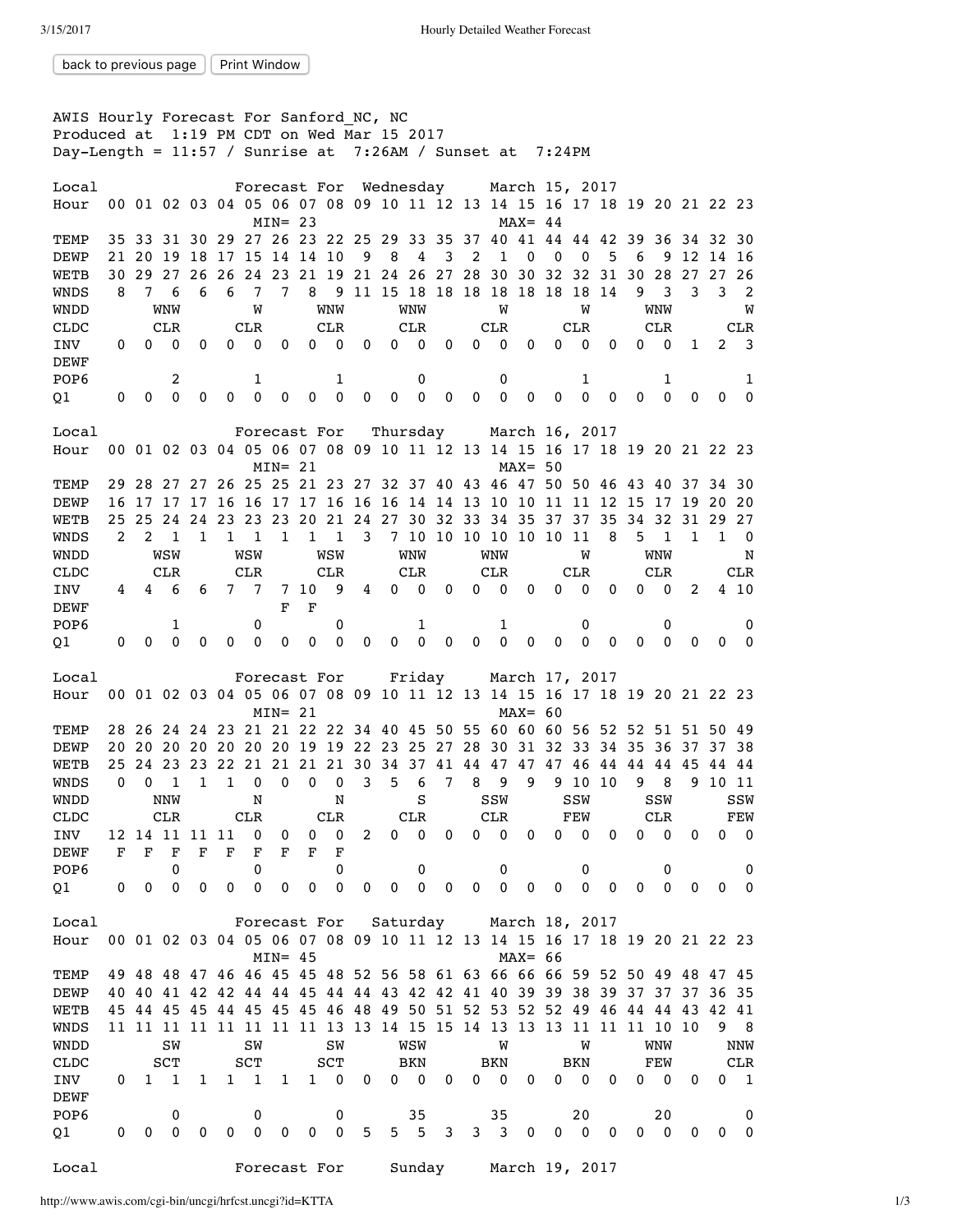| 3/15/2017        |              |              |              |                |                |                  |            |                 |                         |              |             |                               |                   |             | Hourly Detailed Weather Forecast                                        |             |                         |                  |                |             |              |             |              |                   |
|------------------|--------------|--------------|--------------|----------------|----------------|------------------|------------|-----------------|-------------------------|--------------|-------------|-------------------------------|-------------------|-------------|-------------------------------------------------------------------------|-------------|-------------------------|------------------|----------------|-------------|--------------|-------------|--------------|-------------------|
| Hour             |              |              |              |                |                |                  | $MIN = 37$ |                 |                         |              |             |                               |                   |             | 00 01 02 03 04 05 06 07 08 09 10 11 12 13 14 15 16 17 18 19 20 21 22 23 | $MAX = 59$  |                         |                  |                |             |              |             |              |                   |
| TEMP             |              |              |              | 44 43 42 41 39 |                |                  |            |                 |                         |              |             |                               |                   |             | 38 37 37 41 44 48 51 54 56 59 59 59 53                                  |             |                         |                  | 46 45          |             | 44           | 43 42       |              | -41               |
| DEWP             | 35           | 35           | 35           | 34             | 33             | 33               | 33         | 32 32           |                         |              |             |                               |                   |             | 31 31 30 30 29 29 29 29 29                                              |             |                         |                  | 29             | 29          | 29           | 30          | 30           | 30                |
| <b>WETB</b>      | 40           | 40           | 39           | 38             | 37             | 36               | 35         | 35              | 37                      |              |             |                               | 39 41 42 44 44    |             | 46                                                                      | 46          | 46                      | 43               | 39             | 39          | 38           | 38          | 37           | 37                |
| WNDS             | 8            | 8            | 8            | 8              | 8              | 9                | 9          | 9               | 9                       |              |             |                               | 10 11 14 14 14 15 |             |                                                                         |             |                         |                  | 15 15 15 13 10 |             | 8            | 8           | 8            | -8                |
| <b>WNDD</b>      |              |              | WNW          |                |                | WNW              |            |                 | WNW                     |              |             | ΝW                            |                   |             | ΝW                                                                      |             |                         | NNW              |                |             | N            |             |              | <b>NNW</b>        |
| CLDC             |              |              | <b>CLR</b>   |                |                | CLR              |            |                 | <b>CLR</b>              |              |             | CLR                           |                   |             | CLR                                                                     |             |                         | <b>CLR</b>       |                |             |              |             |              | <b>CLR</b>        |
|                  |              |              |              |                |                |                  |            |                 |                         |              |             |                               |                   |             |                                                                         |             |                         |                  |                |             | CLR          |             |              |                   |
| INV              | 1            | 1            | 2            | 2              | 2              | 2                | 2          | 2               | 2                       | 1            | 0           | $\mathbf 0$                   | 0                 | 0           | $\mathbf 0$                                                             | 0           | 0                       | 0                | 0              | 0           | $\mathbf{0}$ | 0           | 0            | 1                 |
| <b>DEWF</b>      |              |              |              |                |                |                  |            |                 |                         |              |             |                               |                   |             |                                                                         |             |                         |                  |                |             |              |             |              |                   |
| POP <sub>6</sub> |              |              | 0            |                |                | 0                |            |                 | 0                       |              |             | 0                             |                   |             | 0                                                                       |             |                         | 0                |                |             | 0            |             |              | 0                 |
| Q1               | 0            | $\mathbf 0$  | $\Omega$     | $\mathbf 0$    | $\mathbf 0$    | 0                | $\pmb{0}$  | $\pmb{0}$       | $\mathbf 0$             | $\pmb{0}$    | $\pmb{0}$   | $\mathbf 0$                   | $\pmb{0}$         | $\pmb{0}$   | 0                                                                       | 0           | $\mathbf 0$             | 0                | $\mathbf 0$    | $\mathbf 0$ | 0            | $\mathbf 0$ | $\mathbf 0$  | $\mathbf 0$       |
|                  |              |              |              |                |                |                  |            |                 |                         |              |             |                               |                   |             |                                                                         |             |                         |                  |                |             |              |             |              |                   |
| Local            |              |              |              |                |                | Forecast For     |            |                 |                         |              |             | Monday                        |                   |             |                                                                         |             | March 20, 2017          |                  |                |             |              |             |              |                   |
| Hour             |              |              |              |                |                |                  |            |                 |                         |              |             |                               |                   |             | 00 01 02 03 04 05 06 07 08 09 10 11 12 13 14 15 16 17 18 19 20 21 22 23 |             |                         |                  |                |             |              |             |              |                   |
|                  |              |              |              |                |                |                  | $MIN = 34$ |                 |                         |              |             |                               |                   |             |                                                                         | $MAX = 64$  |                         |                  |                |             |              |             |              |                   |
| TEMP             | 40           |              | 39 38        | - 37           | 36             | -35              |            |                 |                         |              |             |                               |                   |             | 34 34 39 44 49 53 56 60 64 64 64 59                                     |             |                         |                  | 54             | 54 53       |              | 52          | 51           | 51                |
| <b>DEWP</b>      | 30           |              | 31 31        | 31             | 31             | 31               | 32 32      |                 | 33                      |              | 33 34 35    |                               | 35                | 36          | 37 38                                                                   |             | 38                      | 38               | 38             | 39          | 39           | 40          | 40           | 41                |
| WETB             | 36           | 36           | 35           | 35             | 34             | 33               | 33         | 33              | 37                      |              | 39 43       | 45                            | 46                | 49          | 51                                                                      | 51          | 51 49                   |                  | 46             | 47          | 46           | 46          | 46           | 46                |
| WNDS             | 8            | 7            | 6            | 6              | 6              | 5                | 5          | 3               | 2                       | 2            | 3           | 5                             | 5                 | 5           | 6                                                                       | 6           | 7                       | 8                | 8              | 8           | 7            | 7           | 7            | $\overline{7}$    |
| WNDD             |              |              | NNW          |                |                | NNW              |            |                 | Е                       |              |             | S                             |                   |             | SW                                                                      |             |                         | SSW              |                |             | S            |             |              | SSW               |
| CLDC             |              |              | <b>CLR</b>   |                |                | <b>CLR</b>       |            |                 | <b>CLR</b>              |              |             | CLR                           |                   |             | CLR                                                                     |             |                         | CLR              |                |             | CLR          |             |              | <b>CLR</b>        |
| INV              | 1            | $\mathbf{1}$ | 2            | 2              | 2              | 3                | 3          | 4               | 3                       | 0            | 0           | 0                             | 0                 | $\mathbf 0$ | 0                                                                       | 0           | 0                       | 0                | 0              | 0           | $\mathbf{0}$ | 0           | 1            | $\mathbf{1}$      |
| <b>DEWF</b>      |              |              | D            | F              | $\mathbf F$    | F                | F          | F               |                         |              |             |                               |                   |             |                                                                         |             |                         |                  |                |             |              |             |              |                   |
| POP <sub>6</sub> |              |              | 0            |                |                | 0                |            |                 | 0                       |              |             |                               |                   |             | $\pmb{0}$                                                               |             |                         |                  |                |             | 0            |             |              | 0                 |
|                  | 0            | $\mathbf 0$  | $\Omega$     | 0              | 0              | 0                | 0          | $\mathbf 0$     | $\mathbf 0$             | $\mathbf 0$  | $\mathbf 0$ | 0<br>$\mathbf 0$              | $\mathbf 0$       | $\pmb{0}$   | $\mathbf 0$                                                             | $\mathbf 0$ | $\mathbf 0$             | 0<br>$\mathbf 0$ | $\mathbf 0$    | $\mathbf 0$ | $\mathbf{0}$ | $\mathbf 0$ | $\mathbf 0$  |                   |
| Q1               |              |              |              |                |                |                  |            |                 |                         |              |             |                               |                   |             |                                                                         |             |                         |                  |                |             |              |             |              | 0                 |
| Local            |              |              |              |                |                | Forecast For     |            |                 |                         |              |             | Tuesday                       |                   |             |                                                                         |             | March 21, 2017          |                  |                |             |              |             |              |                   |
| Hour             |              |              |              |                |                |                  |            |                 |                         |              |             |                               |                   |             | 00 01 02 03 04 05 06 07 08 09 10 11 12 13 14 15 16 17 18 19 20 21 22 23 |             |                         |                  |                |             |              |             |              |                   |
|                  |              |              |              |                |                |                  |            |                 |                         |              |             |                               |                   |             |                                                                         |             |                         |                  |                |             |              |             |              |                   |
|                  |              |              |              |                |                |                  | $MIN = 45$ |                 |                         |              |             |                               |                   |             |                                                                         | $MAX =$     | -71                     |                  |                |             |              |             |              |                   |
| TEMP             | 50           |              | 49 48 47     |                | 47             |                  |            |                 | 46 45 45 49 54 58 61 64 |              |             |                               |                   | 68          | 71 71                                                                   |             | 71                      | 65               | 59             | 58          | 57           | 56          | -55          | 54                |
| DEWP             | 41           |              |              | 41 41 41       |                | 42 43 43         |            |                 |                         |              |             |                               |                   |             | 43 43 44 44 44 44 45 45 45                                              |             | 45 45                   |                  | 45             | 45          | 45           | 45          | 45           | 45                |
| WETB             | 46           | 45 45        |              | 44 45          |                | 45               |            |                 |                         |              |             |                               |                   |             | 44 44 46 49 51 52 53 56 57 57 57                                        |             |                         | 54               | 52             | 51          | 51           | 50          | 50           | 49                |
| WNDS             | 8            |              | 9 10         | 10             | 9              | 8                | 9          | 10 11           |                         |              |             |                               | 11 11 11 11 11 11 |             |                                                                         |             | 11 11                   | 11               | 10             | 9           | 7            | 8           | 9            | 10                |
| WNDD             |              |              | SSW          |                |                | SW               |            |                 | SW                      |              |             | SW                            |                   |             | WSW                                                                     |             |                         | W                |                |             | W            |             |              | N                 |
| CLDC             |              |              | CLR          |                |                | SCT              |            |                 | FEW                     |              |             | FEW                           |                   |             | FEW                                                                     |             |                         | FEW              |                |             | SCT          |             |              | <b>SCT</b>        |
| INV              | 1            | 1            | 1            | 1              | 1              | 2                | 2          | 1               | 1                       | 0            | 0           | 0                             | 0                 | 0           | 0                                                                       | 0           | 0                       | 0                | 0              | 0           | 0            | 0           | 0            | 1                 |
| DEWF             |              |              |              |                |                | D                | D          | D               |                         |              |             |                               |                   |             |                                                                         |             |                         |                  |                |             |              |             |              |                   |
| POP <sub>6</sub> |              |              | $\Omega$     |                |                | 0                |            |                 | 0                       |              |             | $\Omega$                      |                   |             | $\Omega$                                                                |             |                         | 30               |                |             | $30$         |             |              | 30                |
| Q1               | 0            | 0            | 0            | $\mathbf 0$    | $\mathbf 0$    | $\pmb{0}$        |            | $0\qquad 0$     | $\mathbf 0$             |              | $0\qquad 0$ | $\mathbf 0$                   | $\mathbf 0$       | 0           | $\mathbf 0$                                                             | $\mathbf 0$ | $\overline{\mathbf{0}}$ | $\mathbf 0$      | 3              | 3           | 3            | 1           | $\mathbf{1}$ | $\overline{1}$    |
|                  |              |              |              |                |                |                  |            |                 |                         |              |             |                               |                   |             |                                                                         |             |                         |                  |                |             |              |             |              |                   |
| Local            |              |              |              |                |                |                  |            |                 |                         |              |             |                               |                   |             | Forecast For Wednesday March 22, 2017                                   |             |                         |                  |                |             |              |             |              |                   |
| Hour             |              |              |              |                |                |                  |            |                 |                         |              |             |                               |                   |             | 00 01 02 03 04 05 06 07 08 09 10 11 12 13 14 15 16 17 18 19 20 21 22 23 |             |                         |                  |                |             |              |             |              |                   |
|                  |              |              |              |                |                |                  | $MIN = 47$ |                 |                         |              |             |                               |                   |             |                                                                         | $MAX = 67$  |                         |                  |                |             |              |             |              |                   |
| TEMP             |              |              |              |                |                |                  |            |                 |                         |              |             |                               |                   |             | 53 52 51 50 49 48 47 47 50 54 57 60 62 64 67 67 67 62 56 55 54 53 52 51 |             |                         |                  |                |             |              |             |              |                   |
| DEWP             | 45           |              | 45 45 44     |                |                |                  |            |                 |                         |              |             |                               |                   |             | 44 44 44 44 43 44 44 44 43 43 43 42 34 30 30                            |             |                         |                  |                |             | 32 35 36 37  |             |              | 38                |
| WETB             | 49           | 49           | 48           | 47             |                | 47 46            | 46         |                 | 46 47                   |              |             |                               | 49 50 52 52 53    |             |                                                                         |             | 54 54 51 47 45          |                  |                | 45          | 45           | 45          | 45           | 45                |
| WNDS             | 10           | 9            | 8            | 8              | 7              | 6                | 6          | $7\overline{ }$ | 8                       | 8            | 8           | 9                             | 8                 | 7           | 6                                                                       | 6           | 5                       | 3                | 3              | 3           | 3            | 3           | 5            | $6\overline{6}$   |
|                  |              |              | NE           |                |                | NE               |            |                 |                         |              |             |                               |                   |             |                                                                         |             |                         | <b>NNW</b>       |                |             | Е            |             |              |                   |
| WNDD             |              |              |              |                |                |                  |            |                 | W                       |              |             | WNW                           |                   |             | N                                                                       |             |                         |                  |                |             |              |             |              | SE                |
| <b>CLDC</b>      |              |              | BKN          |                |                | BKN              |            |                 | BKN                     |              |             | CLR                           |                   |             | CLR                                                                     |             |                         | CLR              |                |             | CLR          |             |              | CLR               |
| INV              | $\mathbf{1}$ | $\mathbf{1}$ | $\mathbf{1}$ | 2              | $\overline{2}$ | 3                | 3          | 3               | 2                       | $\mathbf{1}$ | $\mathbf 0$ | $\mathbf 0$                   | $\mathbf 0$       | $\mathbf 0$ | $\mathbf 0$                                                             | $\pmb{0}$   | $\mathbf 0$             | $\pmb{0}$        | $\mathbf 0$    | 0           | 0            | 0           | $\mathbf{1}$ | $\overline{1}$    |
| <b>DEWF</b>      |              |              |              |                |                | D                | D          | D               | D                       |              |             |                               |                   |             |                                                                         |             |                         |                  |                |             |              |             |              |                   |
| POP <sub>6</sub> |              |              | 30           |                |                | 20               |            |                 | 20                      |              |             | 0                             |                   |             | 0                                                                       |             |                         | 0                |                |             | 0            |             |              | 0                 |
| Q1               | 0            | 0            | 0            | 0              | $\mathbf 0$    | $\pmb{0}$        | $\pmb{0}$  | $\mathbf 0$     | $\mathbf 0$             | 0            | $\pmb{0}$   | $\pmb{0}$                     | $\mathbf 0$       | $\pmb{0}$   | $\pmb{0}$                                                               | $\pmb{0}$   | $\pmb{0}$               | $\mathbf 0$      | $\mathbf 0$    | $\mathbf 0$ | $\mathbf 0$  | $\mathbf 0$ | $\mathbf 0$  | $\mathbf 0$       |
|                  |              |              |              |                |                |                  |            |                 |                         |              |             |                               |                   |             |                                                                         |             |                         |                  |                |             |              |             |              |                   |
| Local            |              |              |              |                |                |                  |            |                 |                         |              |             |                               |                   |             | Forecast For Thursday March 23, 2017                                    |             |                         |                  |                |             |              |             |              |                   |
| Hour             |              |              |              |                |                |                  |            |                 |                         |              |             |                               |                   |             | 00 01 02 03 04 05 06 07 08 09 10 11 12 13 14 15 16 17 18 19 20 21 22 23 |             |                         |                  |                |             |              |             |              |                   |
|                  |              |              |              |                |                |                  | $MIN = 45$ |                 |                         |              |             |                               |                   |             |                                                                         | $MAX = 67$  |                         |                  |                |             |              |             |              |                   |
| TEMP             |              |              |              |                |                |                  |            |                 |                         |              |             |                               |                   |             | 51 50 49 48 47 46 45 45 49 52 56 59 61 64 67 67 67 61 55 54 53 52 51 50 |             |                         |                  |                |             |              |             |              |                   |
| <b>DEWP</b>      |              |              |              | 40 42 43 43    | 44             |                  |            |                 |                         |              |             |                               |                   |             | 45 44 43 46 48 51 53 55 54 57 61 63 58 52 52 51 50 50 49                |             |                         |                  |                |             |              |             |              |                   |
| <b>WETB</b>      | 46           | 46           | 46           | 46             | 46             | 46 45            |            |                 | 44 48                   |              |             |                               |                   |             | 50 53 56 58 58 61 63 64 59 53                                           |             |                         |                  |                | 53          | 52           |             | 51 50 50     |                   |
| <b>WNDS</b>      |              | 5            | 3            | 3              | 3              | 5                | 5          | 5               | 3                       | 3            | 5           | 6                             | 6                 | 6           | $\overline{7}$                                                          | 7           | 8                       | 9                | 9              | 9           | 8            | 8           | 8            | $^{9}$            |
|                  | 6            |              |              |                |                |                  |            |                 |                         |              |             |                               |                   |             |                                                                         |             |                         |                  |                |             |              |             |              |                   |
|                  |              |              | SE           |                |                |                  |            |                 |                         |              |             |                               |                   |             | Е                                                                       |             |                         | NΕ               |                |             | NΕ           |             |              |                   |
| WNDD<br>CLDC     |              |              | FEW          |                |                | SE<br><b>BKN</b> |            |                 | SE<br>BKN               |              |             | ESE<br>$_{\mbox{\small OVC}}$ |                   |             | <b>OVC</b>                                                              |             |                         | <b>OVC</b>       |                |             | <b>OVC</b>   |             |              | ENE<br><b>OVC</b> |